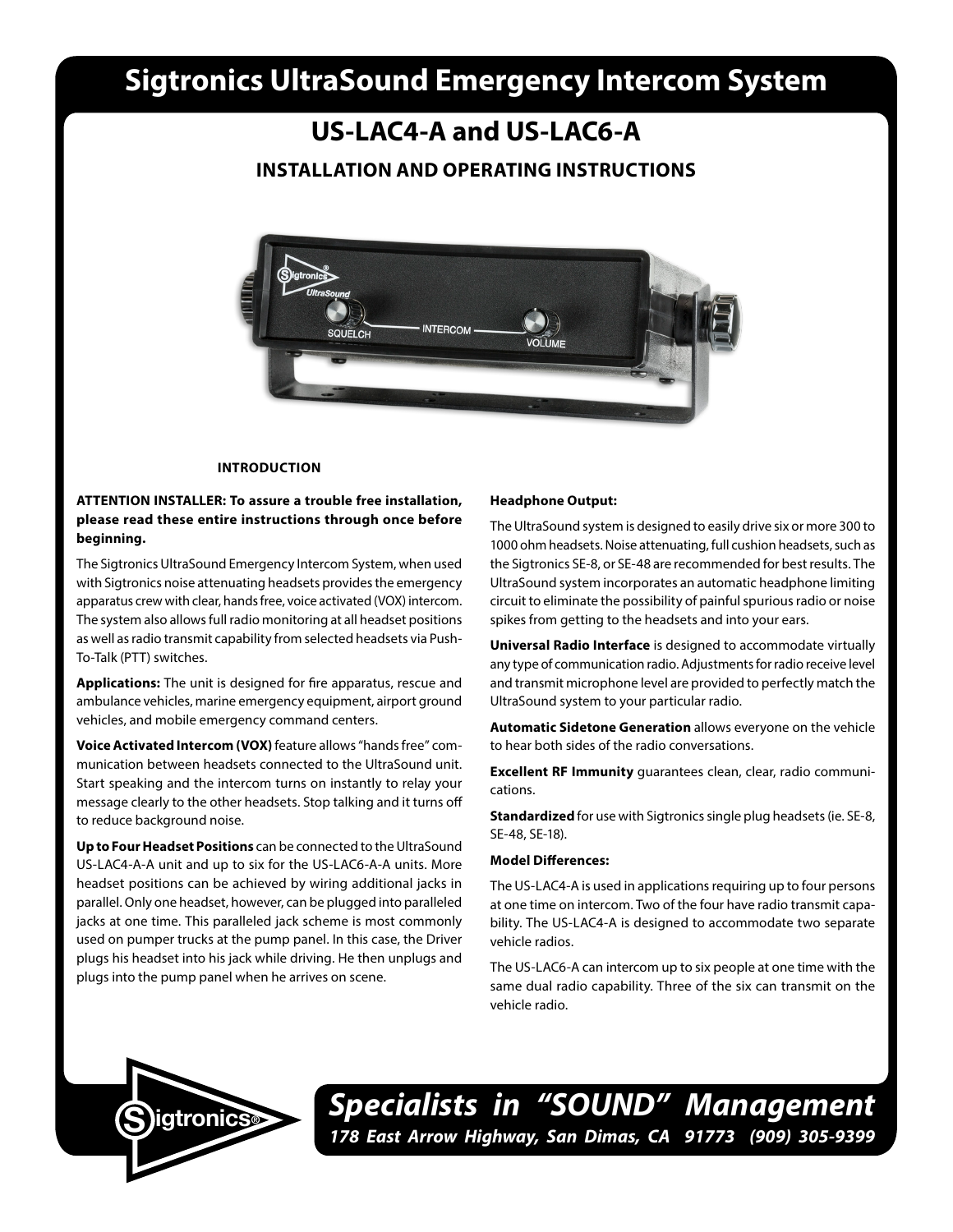# **CONTROL FUNCTIONS**

**VOLUME** — Intercom Volume: Adjusts intercom volume level. Does not affect radio volume.

**SQUELCH** — Intercom Squelch: Adjusts VOX operation of the intercom for variations in background noise levels.

**RADIO MIC TRANSMIT GAIN** — Located on the back of the unit: Sets the transmit mic audio level for the radio(s).

**RADIO VOLUME** — Located on the back of the unit: Sets the range of receive audio from the radio(s).

# **ULTRASOUND INSTALLATION**

# **Standard Equipment Included**

Besides the Intercom unit, each UltraSound system comes complete with the following:

# **US-LAC4-A US-LAC6-A**

| <b>Headset Jack Box and Cover</b>             |  |
|-----------------------------------------------|--|
|                                               |  |
| with Pre-mounted Headset Jack                 |  |
|                                               |  |
| PTT Switch Pre-mounted                        |  |
|                                               |  |
|                                               |  |
|                                               |  |
| Jack Box and Bracket Mounting Screws  34  42  |  |
|                                               |  |
|                                               |  |
|                                               |  |
| 4 ft. Headset Jack and PTT Switch Cable  1  1 |  |
|                                               |  |
|                                               |  |
|                                               |  |
|                                               |  |

# **Installation Overview:**

Sigtronics has simplified the installation process, to assure perfect operation. Refer to the UltraSound Wiring Diagram. For US-LAC4-A see **Figure 4**; for US-LAC6-A see **Figure 5**. If you have any installation questions or problems that are not addressed in this manual, feel free to call our installation hot line number located on the last page of this manual.

Installation of the Sigtronics UltraSound System is a four step process:

- I. Mount the intercom unit. **INTERCOM CHASSIS INSTALLATION**
- II. Install the headset jacks and PTT switches. **HEADSET JACK AND PTT SWITCH INSTALLATION**
- III. Wire the jacks and PTT switches. **HEADSET JACK AND PTT SWITCH WIRING**
- IV. Wire the radio(s). **RADIO HOOK UP**

# **I. INTERCOM CHASSIS INSTALLATION**

# **Intercom Placement:**

There are a few factors to consider when selecting a mounting location for the UltraSound Intercom chassis:

- 1. The unit should be placed in such a way that the controls on the front of the unit can be easily seen and operated. Most commonly, this will be near the vehicle's communication radio controls.
- 2. The Intercom unit is primarily designed to be dash mounted. It can be mounted on top of the dash or hang below the dash or vehicle ceiling. The mounting bracket is adjustable to allow for various mounting angles.
- 3. The location selected requires a minimum area of 2 <sup>5</sup>/16 inches high by 7 7⁄8 inches wide by 4 inches deep. Verify that the intercom unit and cables will not interfere with the normal operation of any vehicle controls or the operation of vehicle compartment doors.

# **Mounting Intercom Unit:** See **Figures 1** and **8**

- 1. Once the location is selected, remove the mounting bracket from the intercom unit by unscrewing the two large knobs. Be careful not to lose any of the four ratchet washers.
- 2. Set the mounting bracket in the selected area and mount with four of the hex head self drilling screws. For most applications\* these screws can be installed with no pre drilling. Just power in the screws with a standard electric driver with a 5/16 inch hex bit. *\* No pre drilling required for aluminum and steel. A* 1⁄8 *inch pilot hole will still be required with some stainless steels.*
- 3. Place the intercom back into the bracket and replace the four washers and two knobs. Set the Intercom to the desired angle before tightening down the knobs.

# **II. HEADSET JACK AND PTT SWITCH INSTALLATION**

# **Headset Jack Placement:**

It is assumed that it has already been determined which positions on the vehicle will have headsets. At this stage, it is helpful to have a headset handy to physically gauge the best place for a particular jack. There are several things to consider when selecting a place to mount the headset jacks:

- 1. In general, for headset positions inside the vehicle, the jacks should be placed towards the middle between the user's positions. They should also be placed up above and towards the back of the user's head. This will assure that the headset cord will not hang between the user and the vehicle door.
- 2. The headset jack should be out of the way so that the headset plug can't be hit during use or when entering or exiting the vehicle.
- 3. The jack position should also take into account how the headset cord will hang when the headset is in use. The cord should hang out of the way and should not interfere with vehicle controls.
- 4. Verify that the jack placement and headset cable do not interfere with the normal operation of vehicle doors or compartments.
- 5. In vehicles with intercom headset positions installed in *open jump seat* locations, the combination of wind, road, and engine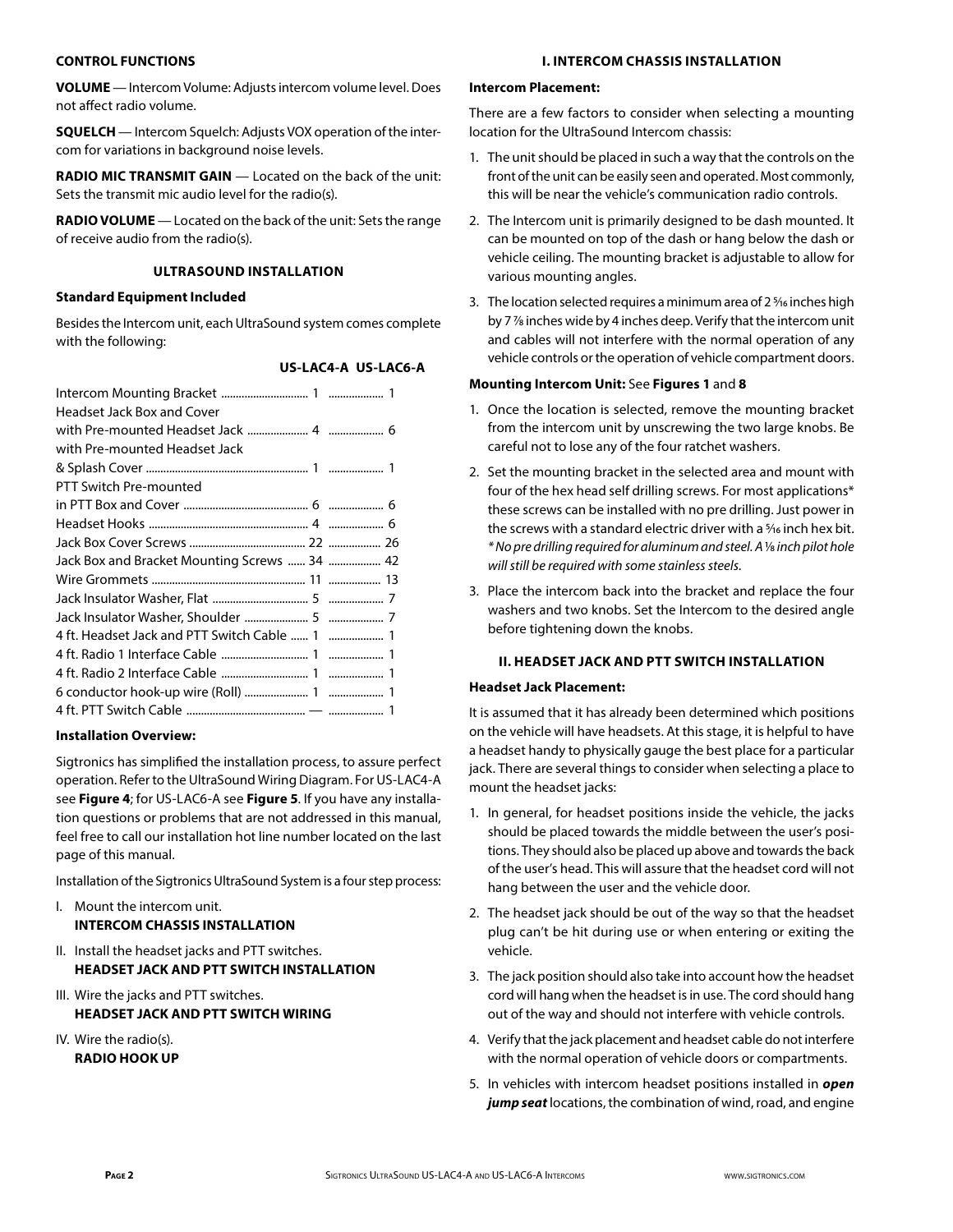

noise, picked up by these jump seat headsets, can in some cases produce excessive background noise in the intercom system. Additionally, wide variations in engine noise (from idle to high RPM) can falsely trigger the intercom VOX (voice activated) feature. This is especially true for older vehicles with open jump seats located next to the vehicle engine. There are two solutions for this situation. The first one is the recommended one:

- a) Order an additional Push-To-Talk (PTT) switch (and mounting box if needed) for each open jump seat position. These switches can be conveniently mounted at each jump seat location and wired so that the jump seat headset microphone is disabled until the switch is pressed. See **Figure 2**. The user then presses his PTT button to talk on the intercom. PTT buttons wired in this way only activate the intercom. They *do not* let the jump seat locations talk on the vehicle radio(s).
- b) Order Sigtronics headsets (Models SE-8P, SE-48P, or SE-18P) with the intercom PTT switch already mounted on the ear cup for the open jump seat positions. The user then presses the PTT button on his headset ear cup to talk on the intercom. The advantage of this method is that it eliminates having to mount and wire in additional PTT buttons for the jump seats. Note, however, most departments prefer to have all the headsets on the vehicle(s) the same so that any headset can be used in any position. The headsets with intercom PTT switches on them cannot easily be used in a position that has radio transmit capability such as the Driver or Officer position.

Sigtronics provides two ways to mount the headset jacks for the UltraSound unit:

1. Mount the jacks in the supplied blue jack boxes.

#### Advantages:

- a) Little or no "behind the panel" space required.
- b) No vehicle panel thickness limitation.
- c) No large holes are required to be drilled a real advantage on vehicles with thick metal panels.
- d) Complete electrical isolation of the jacks from the vehicles chassis, because the jack box is fabricated out of non conductive high impact plastic.
- 2. Mount the jacks directly on the vehicle with a "through the panel" mounting scheme. Advantages:
	- a) Smaller space requirement. (Only slightly larger than the jack itself).
	- b) Only one hole to drill per jack ( $\frac{1}{2}$  inch).
	- c) Most of jack is behind panel and out of the way.

Sigtronics recommends that you use the jack box mounting method, but either approach can be used as well as a combination of both.

If required, additional headset jacks, PTT switches, mounting boxes, and hardware are available through your Sigtronics dealer.

# **Splash Cover:**

If a jack is to be mounted outside the vehicle (ie. on or near a fire engines pump panel), a splash cover should be used to keep excess moisture out of the jack when it is not in use. Every UltraSound system comes with one such splash cover already pre-mounted on a jack in a mounting box. On other positions, where the headset is always plugged in, a splash cover is not required.



# **Jack Box Mounting:**

Set the jack box on the mounting surface in the selected area and mount with two of the hex head self drilling screws. For most applications\* these screws can be installed with no pre drilling. Just power in the screws with a standard electric driver with a  $\frac{5}{16}$  inch hex bit.

*\* No pre drilling required for aluminum and steel. A* 1⁄8 *inch pilot hole wo pre anning required for didimition and steel. A s*<br>
will still be required with some stainless steels.

For most installations the wiring for the headset jack will come out the back of the jack box. A hole is already provided in the jack box for this purpose. Of course, you will also have to drill a similar hole into the vehicle. Use a 5/16 inch drill for this.

Alternately, the wire can come out of the side of the jack box if desired. You will have to drill the hole where required. Use a 5⁄16 inch drill. Rubber wire grommets are provided for the wire going through the jack box hole.

# **Through the Panel Mounting:**

For direct mounting of headset jacks on the vehicle panel you will need to remove the jack from the jack box cover with a ½ inch wrench. For normal jack mounting (no splash cover), the maximum panel thickness is 0.10 inches or a little less than 1/8 of an inch. If you need the splash cover (optional), the maximum panel thickness is 0.062 inches or 1/<sub>16</sub> of an inch. **NOTE**: Longer headset jacks that can accommodate thicker panels are available from your Sigtronics dealer (order part number 100418 - maximum panel thickness 0.155 inches with splash cover and 0.195 inches without).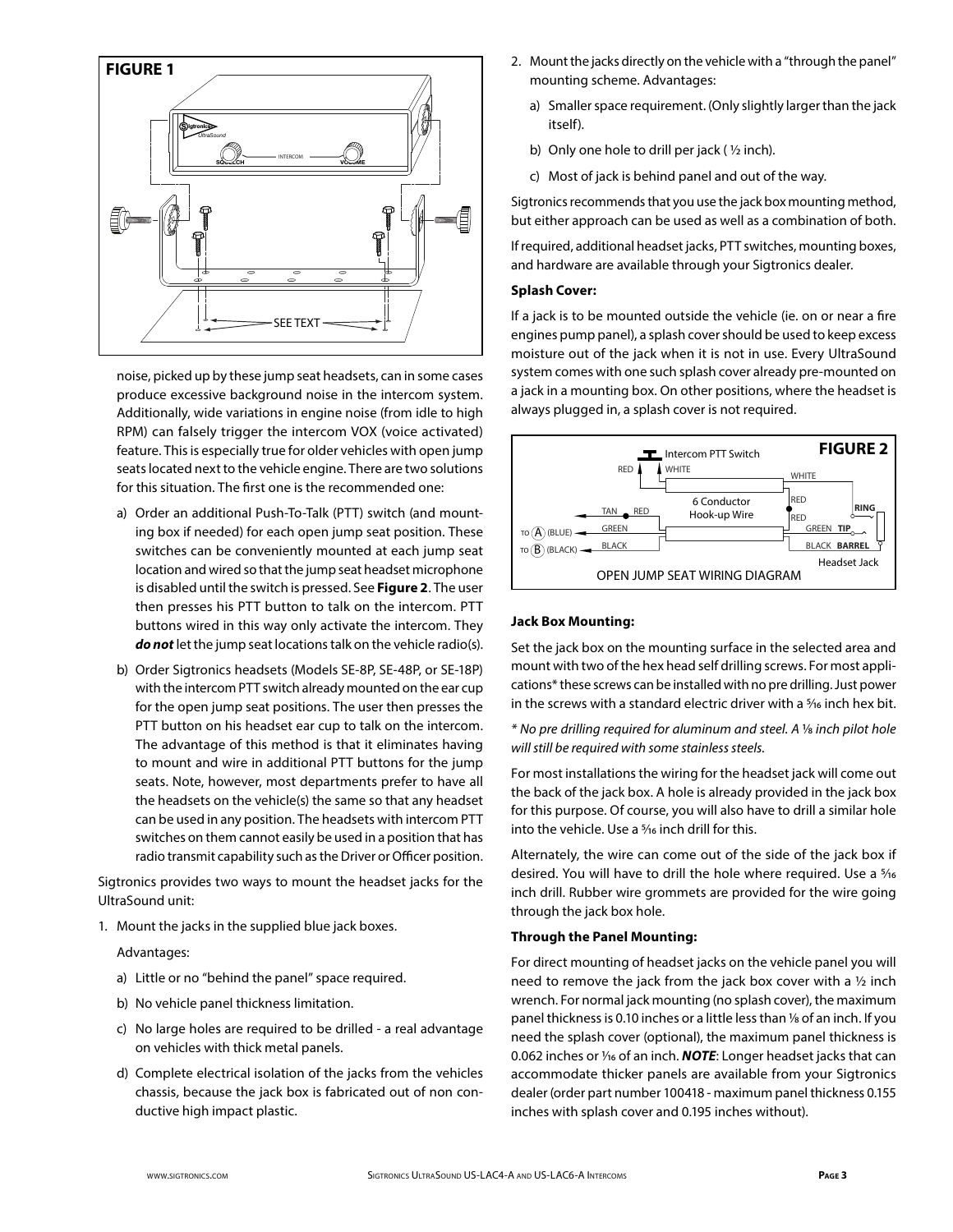Mounting on the panel requires that you insert the jack from the back of the panel. Test jack(s) for clearance and fit. Leave room behind the jack expands when headset plug is inserted. Make sure the back of the jack does not interfere with any moving parts of the vehicle.

Drill a ½ inch hole in the panel. Install jack with mounting washers and nut as in **Figure 3**. Both jack insulating washers must be used. The Jacks have to be insulated from mounting spot to minimize electrical noise getting into intercom system. No need to tighten the jack now. You may have to remove the jack to connect the wires.

# **PTT Switch Installation:**

In order for the Driver, Officer and on US-LAC6-A Crew #4 positions to transmit on the radios, they will each need two Push-To-Talk (PTT) switches.

The PTT switches should be placed within easy reach of the users. It is also helpful if they can be easily seen by the users. The PTT switches can be mounted in the blue ptt mounting boxes or directly into a panel. If using the ptt boxes, set the box on the mounting surface in the selected area and mount with two of the hex head self drilling screws. For most applications\* these screws can be installed with no pre drilling. Just power in the screws with a standard electric driver with a 5⁄16 inch hex bit. *\* No pre drilling required for aluminum and steel. A* 1⁄8 *inch pilot hole will still be required with some stainless steels.*

If mounting the PTT switches directly into a panel the switch is mounted from the front and the panel can have a maximum thickness of 3⁄16 of an inch.

In the selected spot, drill a <sup>5</sup>% inch hole. Mount the switch into the hole but only loosely install the provided lock washer and nut from the back. The PTT switch will likely have to be removed to connect the wires later. The nut requires a 1/8 inch wrench

#### **III. HEADSET JACK AND PTT SWITCH WIRING**

The wiring of the headset jacks and PTTs is straight forward. In general, the 4 foot Headset Jack and PTT Switch Cable gets wired to the four conductor Hook-up Wire (gray) and then the Hook-up wire connects to the jacks and the PTT switches. For US-LAC4-A models, this cable has a 12 pin / 12 wire connector (J1 – P1). For the US-LAC6-A, there is a 15 pin / 13 wire (J1 – P1) connector and a 3 pin / 3 wire (J4 – P4) connector. Before going on, plug the cable(s) into the Intercom unit.

Flexible six conductor hook-up wire is provided with each system to connect each headset jack and PTT switch to the UltraSound unit's Headset Jack and PTT Switch Cable. Enough wire is provided for a typical vehicle installation. If required, additional hook-up wire can be purchased through your Sigtronics dealer.

Each headset jack requires three wires. Each PTT switch requires two.

Refer to the UltraSound Wiring Diagram for the exact wiring information. **Figure 4** for US-LAC4-A intercoms. **Figure 5** for US-LAC6-A intercoms.

The connections between the Headset Jack and PTT Switch Cable and the hook-up wire should be soldered and insulated for reliability. Do not use crimp type splices. They can become intermittent over time. Use a good quality electrical tape, or better yet, use heat shrink tubing to cover the soldered connections. The connections to the



headset jacks and PTT switches will also have to be soldered. See **Figure 3** for jack terminal identification.

We also *do not recommend* using screw type terminal strips for intercom connections. There have been several instances where terminal strips introduced high levels of electrical noise like alternator whine into the intercom system. It is acceptable however to tie the intercom red and green power wires to existing vehicle terminal strips.

The best place to run the wiring between the unit and the jack and PTT switches is out of sight. It should be run behind vehicle panels and/or up in the headliner. This will reduce the chance of personnel or equipment catching on or damaging the wiring. Wire routing should take into account normal vehicle operations. Wires should not interfere with any of the vehicle's controls, compartments, or doors. If the vehicle's cab tilts up for engine servicing, run wiring along the existing vehicle wiring bundle. Make sure that wiring does not interfere or restrict the tilting operation. Also, make sure that the tilting operation will not cut or sever the wiring.

Make sure that the wiring does not rest on sharp edges. Over time the vehicle's vibration may cause a sharp edge to cut into the wire. Use the provided wire grommets wherever the four conductor wire goes through the hole into a jack box. Use wire ties or tie wraps to secure and strain relieve the wire.

At this time do not put the covers on the jack boxes or tighten up the PTT switches. You will need to verify the correct operation of the system before you close everything up.

# **Power Connections:**

The UltraSound unit will run on 11-16 VDC. **CAUTION:** UltraSound units are designed for *negative ground* vehicles *only.* They can be used on positive ground vehicles only if a Sigtronics Positive Ground Adapter is used. Contact your Sigtronics dealer on pricing and availability.

Make sure that the vehicle power is turned off before connecting the UltraSound power wire. The power for the UltraSound unit comes in on the red and green wires on the Headset Jack and PTT Switch Cable.

Connect the red wire to vehicle power. (Try not to use a power buss that also runs electrical motors such as fans or light bars with rotating lights.) Connect the green wire to the vehicle chassis ground.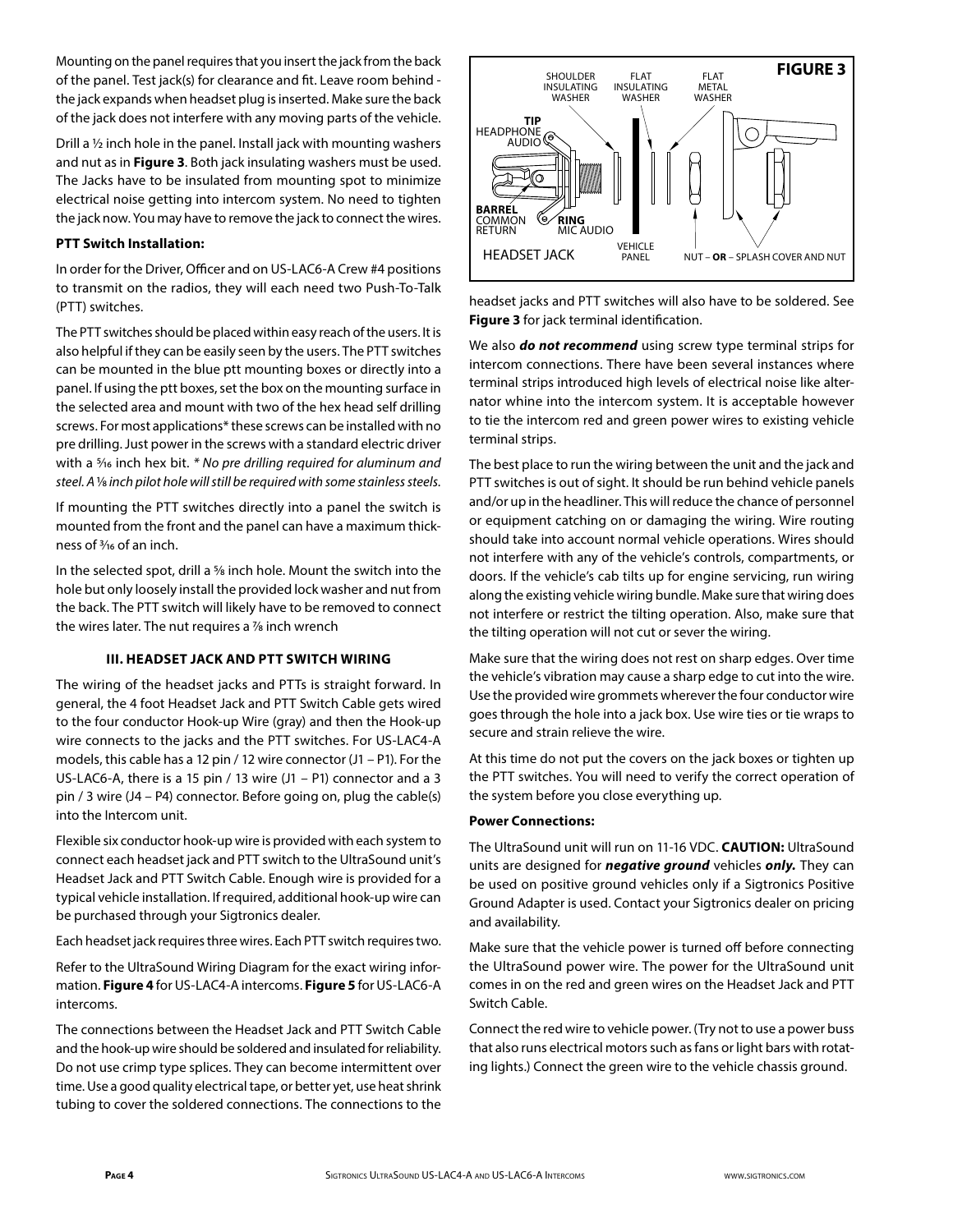

# **INTERCOM WIRING CHECK OUT**

#### **System Setup:**

Before you connect the vehicle's radios, check out the system operation. Do the following without the vehicle's engine running:

First plug all headsets into the respective headset jacks. Put on one of the headsets and position the boom mic close to the mouth, as is the practice with hand-held microphones. Voice clarity is best when the mic is about 1/4 inch away and slightly off center from the lips. Turn the volume control on the headset, *all the way up* (clockwise).

On the UltraSound unit, set both the intercom **VOLUME** control and **SQUELCH** control to full clockwise position.

Now turn vehicle power on. Verify that you can now hear yourself in your headset. Verify also that you can hear all the other headsets and that they can hear you. If everything is OK, skip to the "**PTT Test**" section. Otherwise, if something is not working right, see the following troubleshooting guide to find and fix the problem *before* going on with the installation:

# **NO INTERCOM IN ANY OF THE HEADSETS:**

- 1. Make sure the UltraSound **VOLUME** and **SQUELCH** controls are set to full clockwise position.
- 2. Make sure the vehicle power is on.
- 3. Check the in-line fuse in the UltraSound Headset Jack and PTT switch Cable.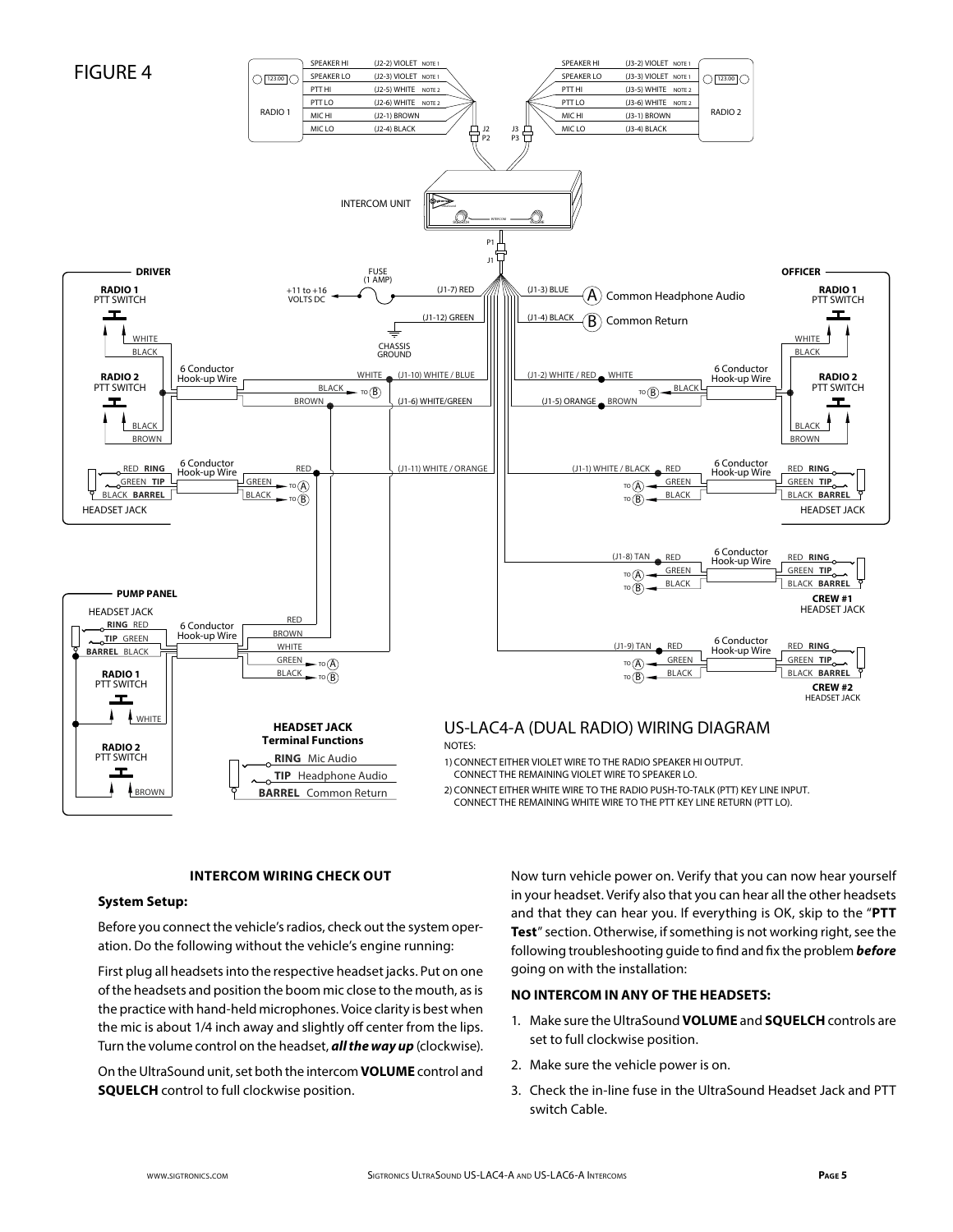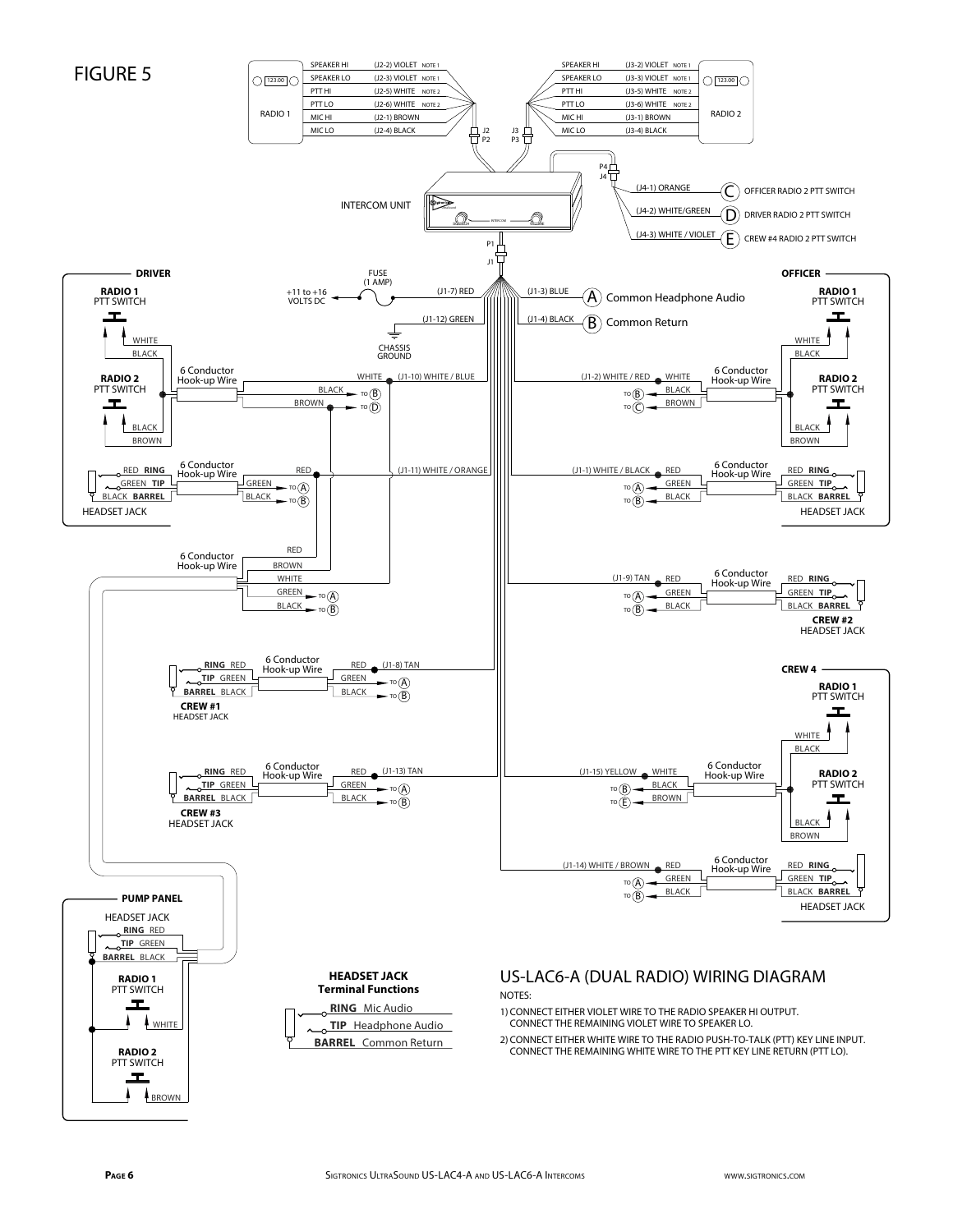- 4. Check the power connection red wire.
- 5. Check the ground connection green wire.
- 6. Check for a short or open on the headphone wire (Blue wire on the Headset Jack and PTT Switch Cable). The problem could be anywhere along the blue wire connection between the headset jacks and the UltraSound unit.

#### **INTERCOM IN SOME HEADSETS BUT NOT IN OTHERS:**

- 1. Make sure that UltraSound controls are set as above.
- 2. Make sure that none of the PTT buttons are pressed.
- 3. Make sure that none of the PTT wires (white/red, white/blue, orange, white/green, white/violet or yellow if applicable) are shorted to ground.
- 4. Check specific "bad" headset jack wiring for:
	- a) Microphone wire (jack ring terminal) open or shorted to ground.
	- b) Headphone wire (jack tip wire) open or shorted to ground.
	- c) Incorrect wiring wires switched either at the jack or at the point where the hookup wire connects to the Headset Jack and PTT Switch Cable.

#### **LOUD SQUEAL IN THE HEADSETS ALL THE TIME:**

- 1. First make sure all headset plugs are plugged in all the way and that no part of any headset jack is physically touching any metal.
- 2. Check headset jack wiring at all jacks. For example, incorrect wiring such as reversing the jack tip and ring wires will cause a squeal.
- 3. Check for open headset jack barrel connection (black wire). The open could be anywhere along the black wire connection between the jack and the UltraSound unit.
- 4. Check for a microphone line (white/black, white/orange, tan or white/brown wires) shorted to the headphone line (blue wire). The short could be at one of the headset jacks or in the wiring between the unit and a jack.

 Note that for 2 and 3 above, it will only squeal if a headset is actually plugged into the specific jack that is wired incorrectly.

## **PTT Test:**

If all above is good, make sure all headsets are plugged into their respective jacks. Put on the Driver's headset and position the microphone as usual. Press the Driver's Radio #1 PTT switch. While continuing to hold down the switch, talk into the microphone and verify that you can still hear yourself. Also, while holding down the PTT switch, verify that *all* of the other headset microphones are active. Release the PTT switch. Do the same for the Radio #2 PTT switch.

Now put on the Officer's headset, position the microphone, and press and hold the Officer's Radio #1 PTT switch. Verify that *all* the headset microphones are active as his switch is held down. Release the PTT switch. Then verify that the Officer's Radio #2 PTT switch and headset microphone function in the same way.

For US-LAC6-A systems do the same test for Crew #4 PTT switches.

If the system has a jack and PTT switches wired up at the vehicles

pump panel, unplug the headset from the Drivers position and plug it into the pump panels jack. Press and hold down the pump panel Radio #1 PTT switch. Verify that the pump panel headset microphone is active. Release the PTT switch. Then verify that the pump panel Radio #2 PTT switch and headset microphone function in the same way.

If all works fine, skip down to "**Electrical Noise Test**" section. If anything does not work as above, you have one of three possible PTT switch wiring errors:

- 1. PTT line (white/red, white/blue, white/green, white/violet, orange or yellow wires) open or not connected between a PTT switch and the UltraSound unit.
- 2. Open or missing return line (black wire) to a PTT switch.
- 3. Reversed PTT lines. The Drivers PTT line connected to the Officer's PTT switch and vise versa.

# **Electrical Noise Test:**

The last thing to do *before* the radios are hooked up to the unit is a simple noise test to verify system wiring as well as vehicle electrical system integrity.

- 1. Unplug all intercom headsets except for the Drivers.
- 2. Make sure all the UltraSound panel controls and switches are set as in "**System Setup**" section.
- 3. Start the vehicles engine and let it idle a bit. This is a stationary test — the vehicle should not be moving and should be in "PARK" or "NEUTRAL" with brakes set.
- 4. Close all vehicle windows and doors to eliminate as much background noise as possible.
- 5. Turn on as much vehicle electrical equipment as possible. This usually means *all* lights and strobes. Do not turn on sirens or horns.
- 6. Put on the Driver's headset, position the mic, and make sure the headset volume control is set to maximum.
- 7. With the vehicle still in "PARK" or "NEUTRAL" and brakes set, slowly increase the vehicle engine rpm from idle to about 1500 RPM and back again. While doing this, listen for any whine or hum in the headsets. Except for some possible engine background noise being picked up from the headset microphone you should not hear any "Electrical" whine or hum in the headset.
- 8. Shut off the vehicle engine as well as the lights, strobes, etc. If, while the engine was running, there was no electrical noise, skip down to "**Radio Hook Up**" section. If you did hear electrical noise, use the following to track down the problem:

 Turn the vehicle power off and disconnect the UltraSound ground connection (green wire) from ground. Turn on the vehicle power (engine off), put on the Driver's headset and see if the intercom part of the UltraSound unit is working.

# **IF YOU CAN HEAR YOURSELF IN THE HEADSET:**

- 1. Then the UltraSound intercom return wire (black) is incorrectly grounded to the vehicle chassis. Look for:
	- a) A headset jack barrel touching the vehicle chassis. Most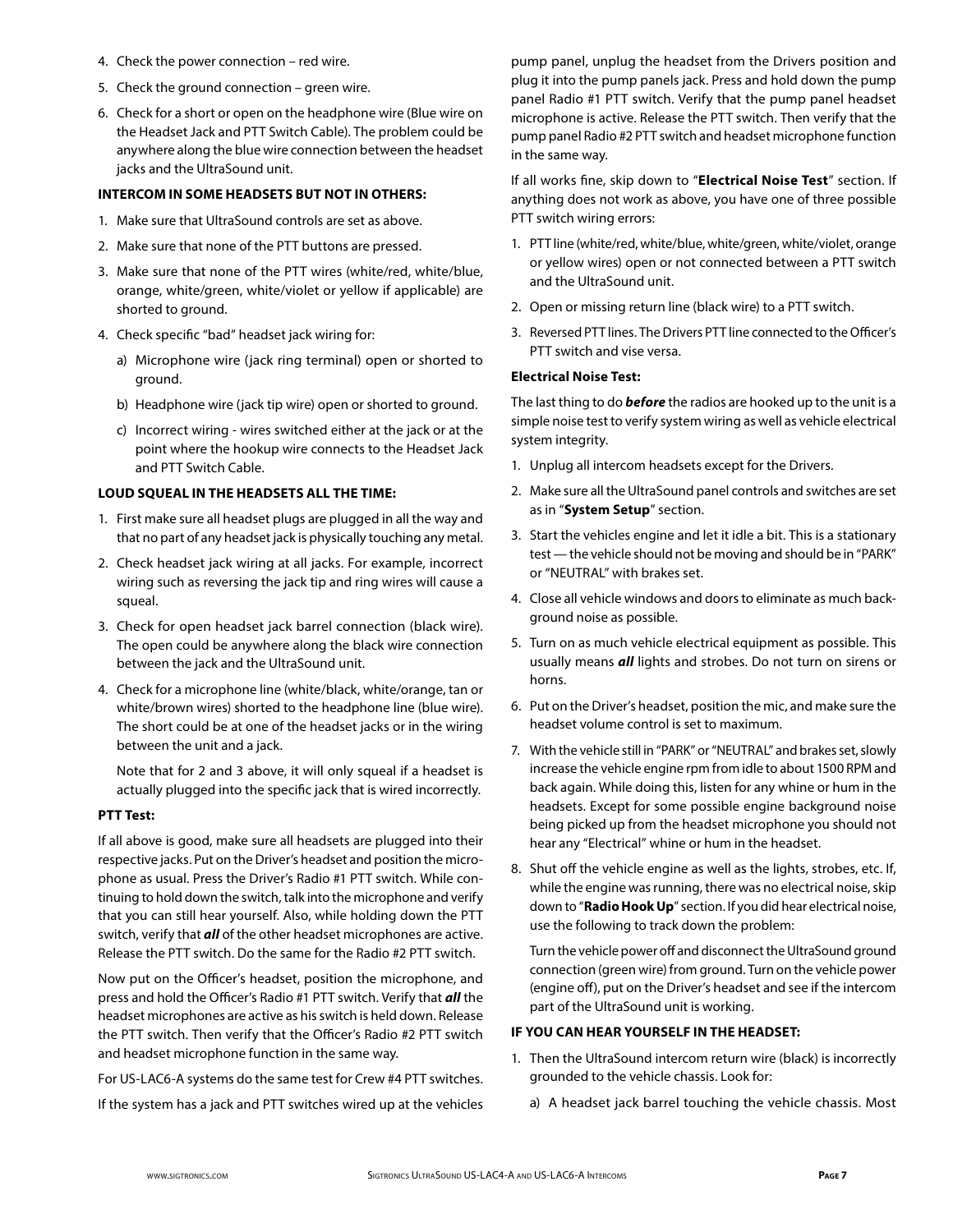common when a headset jack is mounted directly into the vehicle's panel without using the supplied insulating washers or incorrectly installing the washers.

- b) The black wire pinched or cut and shorting to the vehicle chassis. This can be anywhere along the intercom wiring as the black wire goes to all headset jacks and PTT switches.
- 2. Once the problem has been found and fixed, again make sure that the intercom now does *not* work with the green wire disconnected. You could have the black wire grounded in more than one spot.
- 3. The next step is to reconnect the green wire and do the electrical noise test again to assure that you have fixed all possible noise problems.

# **IF YOU CANNOT HEAR YOURSELF IN THE HEADSET:**

The intercom wiring is correct, but excessive electrical noise from the vehicle's power system is affecting the UltraSound unit operation. This noise is getting into the unit on the UltraSound power wires (red and green). There are basically two types of power line electrical noise sources:

1. Noise generated directly by the vehicle's electrical / charging system — most commonly known as alternator whine. This is only present when the vehicle's engine is running and recognized by the fact that the pitch or frequency of the whine changes directly with the change in engine rpm. (Higher frequency at higher engine rpm's and lower frequency at lower rpm's.)

 The preferred way to solve this type of problem is to have the vehicle's electrical / charging system serviced. The most common cause of this type of noise is bad diodes in the vehicle's alternator. Other possible causes are: Bad vehicle voltage regulator; Bad alternator or battery cable connections; Missing or bad engine or alternator grounding straps.

 If servicing the vehicle's charging system is impractical, installing a good alternator whine power line filter between the vehicle power and the UltraSound red wire will usually accomplish the same thing. Do not use the type of filter that installs on or near the alternator. *NOTE:* This solution should not be considered a permanent fix. Vehicle charging system problems of this type will eventually cause other equipment failure as well as shorten the life of the vehicle's batteries.

2. The other type of noise is that generated by equipment that uses the vehicle's power. This type of noise is usually constant and does not vary with engine rpm. It does, however, go away completely if the offending equipment is shut off or disconnected. Electrical motors in fans or light bars with rotating lights are two common examples.

Several things can be done to rectify this type of electrical noise:

- a) Find a better (less noisy) vehicle power source for the Ultra-Sound unit. Move the UltraSound red wire to another power buss. Try not to use a power buss that also runs electrical motors such as fans or light bars with rotating lights.
- b) Move the UltraSound ground connection (green wire) to another ground point on the vehicle.

c) Install an electrical noise filter on the power line going to the equipment causing the noise. Contact the company that makes the offending equipment for a recommendation on the type of filter to use.

If something does not work as described, go back over the wiring and correct *before* going on. If all is well, you can tighten all headset jacks and secure all jack box covers with the supplied hardware. Also, tighten and secure all PTT switches. On the UltraSound unit, turn down the intercom **VOLUME** control to approximately the 10 o'clock position.

# **IV. RADIO HOOK UP**

The connection of the UltraSound unit to the vehicle's radio(s) should be done by someone familiar with the radio(s) such as your radio installer. Refer to the UltraSound Wiring Diagram - **Figure 4** for US-LAC4-A units or **Figure 5** for US-LAC6-A units. Only the radio functions are shown for the radio end of the UltraSound Radio Interface Cable. Because the connector(s) used by radio manufacturers varies widely, you will have to consult the radio manual or manufacturer for the connector(s) and pin assignments used. Sigtronics has extensive radio interface experience and can assist with any question you might have concerning this or any other aspect of the UltraSound system. See our installation hot line number located on the last page of this manual.

First plug J2 of the Radio 1 Interface Cable into P2 of the Intercom. Then using the radio manuals and the UltraSound Wiring Diagram, identify the correct signal wires or connector pins to attach the respective UltraSound wires. For most radios, these connections are at the back of the radio or radio control head. For some radios, the only place to connect the MIC HI and LO and PTT HI and LO wires is to the hand-held microphone connector.\* It is best to wire in such a way that the radio hand microphone can still be used as normal. Make sure that you do not physically tie the UltraSound MIC LO and SPEAKER LO wires to the same pin on the radio, even if they are tied together inside the radio. As in the headset wiring, the connections between the UltraSound and radios should be soldered and insulated for reliability. Do not use crimp type splices. Use a good quality electrical tape or heat shrink tubing to cover the soldered connections.

*\* For the more popular radios of this type Sigtronics manufactures plug in "Y" adapters to make these connections easy. Contact your Sigtronics dealer for pricing and availability.*

For both US-LAC4-A and US-LAC6-A units, hook up Radio 1 first and test before moving on to Radio 2.

Connect the six wires from the Radio 1 Interface Cable to the appropriate connections on the vehicle's radio. Once that is done you will need to set the RADIO 1 VOLUME switch on the back of the Ultra-Sound unit. See **Figure 6**. This switch and the vehicles radio volume control set how loud you hear the vehicles radio in the headsets. For most applications the default setting of "LO" (up for Radio 1) is fine. If the vehicles radio volume has to be turned up too high to hear it in the headsets, set this switch to the "HI" position (down for Radio 1). Otherwise leave it in the "LO" position. The switch can be set with a pen or small flat blade screwdriver.

The last step is to set the Radio 1 Microphone Transmit Gain. Micro-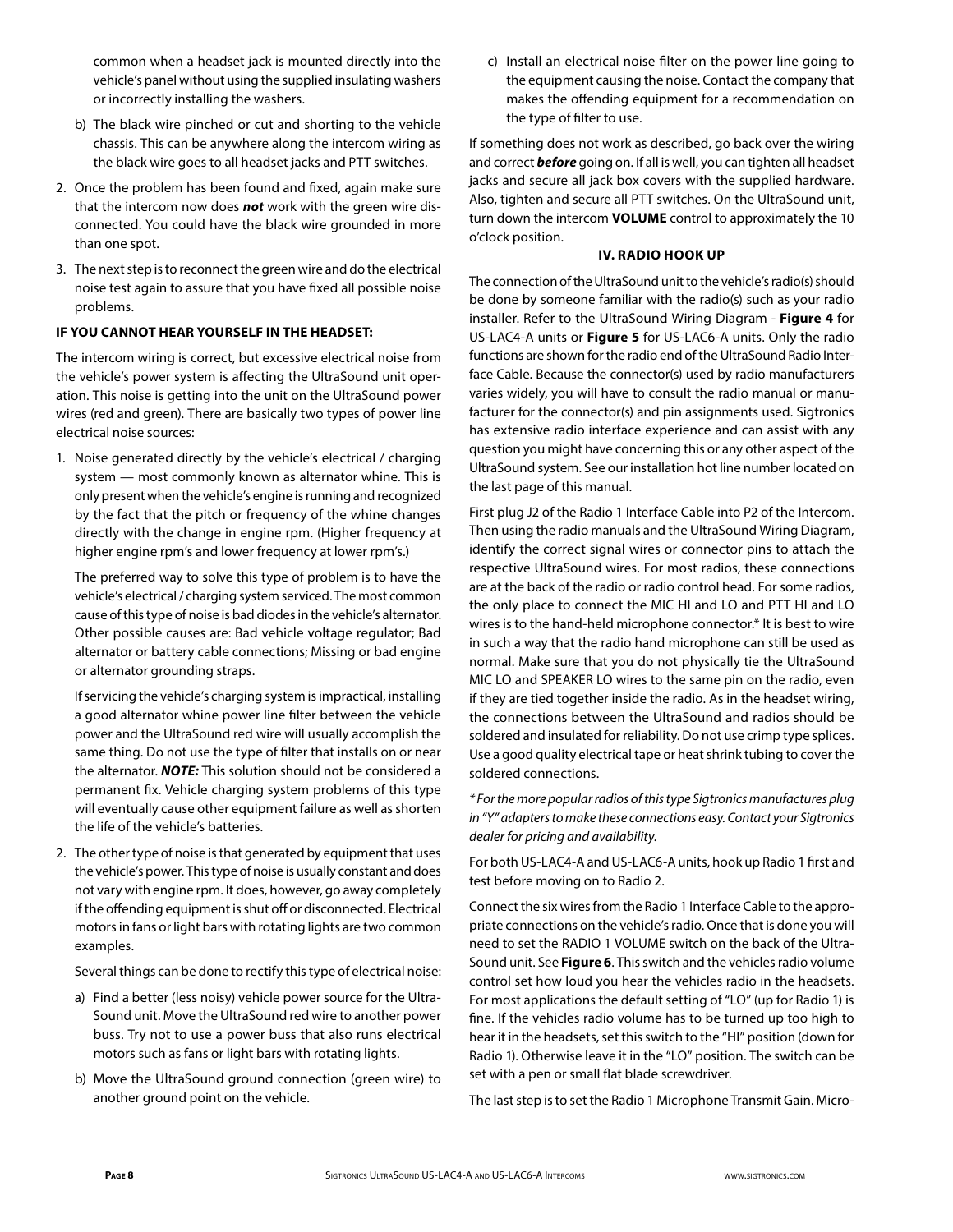phone Transmit Gain (labeled MIC XMIT GAIN) adjustment for the radio provided on the back of the UltraSound unit. The adjustment sets the microphone audio level going to the radio during transmit. The Microphone Transmit Gain adjustment will need to be initially set to your particular radio. The gain once set, should never need adjustment again unless the type of radio used is changed. The following simple procedures take you through the adjustment of the Microphone Transmit Gain.



**Radio Microphone Transmit Gain Adjustment** can be made with a small, flat blade screwdriver. Referring to **Figure 6**, the gain adjustment is set by two controls - a "HI/LO" RANGE switch and a rotary "ADJ" control. Set the RADIO 1 MIC XMIT GAIN RANGE switch to the "LO" position (up for Radio 1). This is the default factory setting. Adjust the "ADJ" control clockwise to increase the output gain or level to the radio. Counter-clockwise rotation decreases it. The basic adjustment concept is simple. You will be setting the level and clarity of outgoing radio transmissions through the UltraSound unit headsets, to match or exceed that of transmissions using the radio's standard hand microphone. To do this, you will need to transmit and receive on the vehicle's radio to a remote station. Arrange to have someone nearby with a radio compatible to the radio you are using with the UltraSound. Then . . .

- 1. Plug a headset into the Officer's jack. Make sure that the volume control on the headset is turned up to full. It is not necessary to connect the other headsets or Radio 2 for this adjustment.
- 2. Put on the Officer's headset and position the headset microphone as normal. Turn the UltraSound VOLUME control all the way down (counter-clockwise). You should *not* be able to hear yourself in the headset.
- 3. With the radio's *hand* mic, transmit as normal, to the remote station. Transmit long enough so that the receiving station can get "calibrated" to your transmission (voice) level.
- 4. Verify radio reception. If OK, use Officer's Radio 1 PTT to transmit to your receiving party. If receiving station reports weak transmission, use the screwdriver to turn the **RADIO 1 MIC XMIT GAIN ADJ** clockwise a small amount. If they report garbled, broken, or noisy transmissions, turn the **RADIO 1 MIC XMIT GAIN ADJ** counter-clockwise a small amount. Repeat as necessary until the receiving party reports that transmissions through the Ultra-Sound sound as good or better than when using the radio hand microphone.
- 5. If the receiving party reports that your transmissions are still

weak with the MIC XMIT GAIN ADJ at the full clockwise position, then switch the RADIO 1 MIC XMIT GAIN RANGE switch to the "HI" position (down for Radio 1) and repeat steps 3 and 4 above. That's all there is to it!

Once the gain is set, also check radio operation with the vehicles engine running. If radio reception and transmission through the Ultra-Sound unit is fine, skip to the "**Radio 2 Hook Up**" section. If something does not work correctly, check the following troubleshooting guide:

# **Radio Troubleshooting Guide:**

*NOTE*: It is far easier to troubleshoot with only one radio connected to the Sigtronics UltraSound unit at a time.

First determine if the trouble occurs with the vehicle engine running.

# **VEHICLE ENGINE OFF:**

- 1. Can't hear radio in headset:
	- a) Turn up radio volume at the radio as normal. Make sure however, you are not picking up the radio through the headset microphones by briefly turning down (counter-clockwise) the intercom **VOLUME** control all the way.
	- b) Check violet wire (SPEAKER HI and LO) connections from the UltraSound to the radio.
	- c) Set the appropriate RADIO VOLUME switch on the back of the UltraSound unit to the "HI" position.
- 2. Can't talk to dispatch (transmit) on radio through the headset:
	- a) Check the connections between UltraSound unit and the radio. Both white wires (PTT HI and LO) and the Brown and Black wires (MIC HI and LO).
	- b) Check the UltraSound Radio Mic Transmit Gain adjustment.
	- c) Make sure the **RADIO PTT** switch used is the one for the radio you want to transmit on.

# **VEHICLE ENGINE ON:**

1. Electrical noise (alternator whine) in headsets when receiving on radio, or ...

 Dispatch reports that they hear electrical noise (alternator whine) when transmitting from vehicle through the headsets.

- a) First make sure that the problem is only related to the radio hook up. Make sure that you did the "**Electrical Noise Test**" for the intercom (without the radios connected) and fixed any problems there before you go further. If OK then:
- b) Check all six radio interface wires between the UltraSound unit and the radio — MIC HI, MIC LO, PTT HI, PTT LO, SPEAKER HI, and LO. Make sure that you have the correct pin numbers for the radio you are hooking to. Make sure that MIC LO and SPEAKER LO are not physically tied to the same pin on the radio; even if they are tied together inside the radio.
- c) If the wiring is OK, then noise is coming from radio:
- i) Possible bad radio wiring, (Check radio power and ground connections for loose or corroded connections) or. . .
- ii) Excessive noise is generated directly by the vehicle's electrical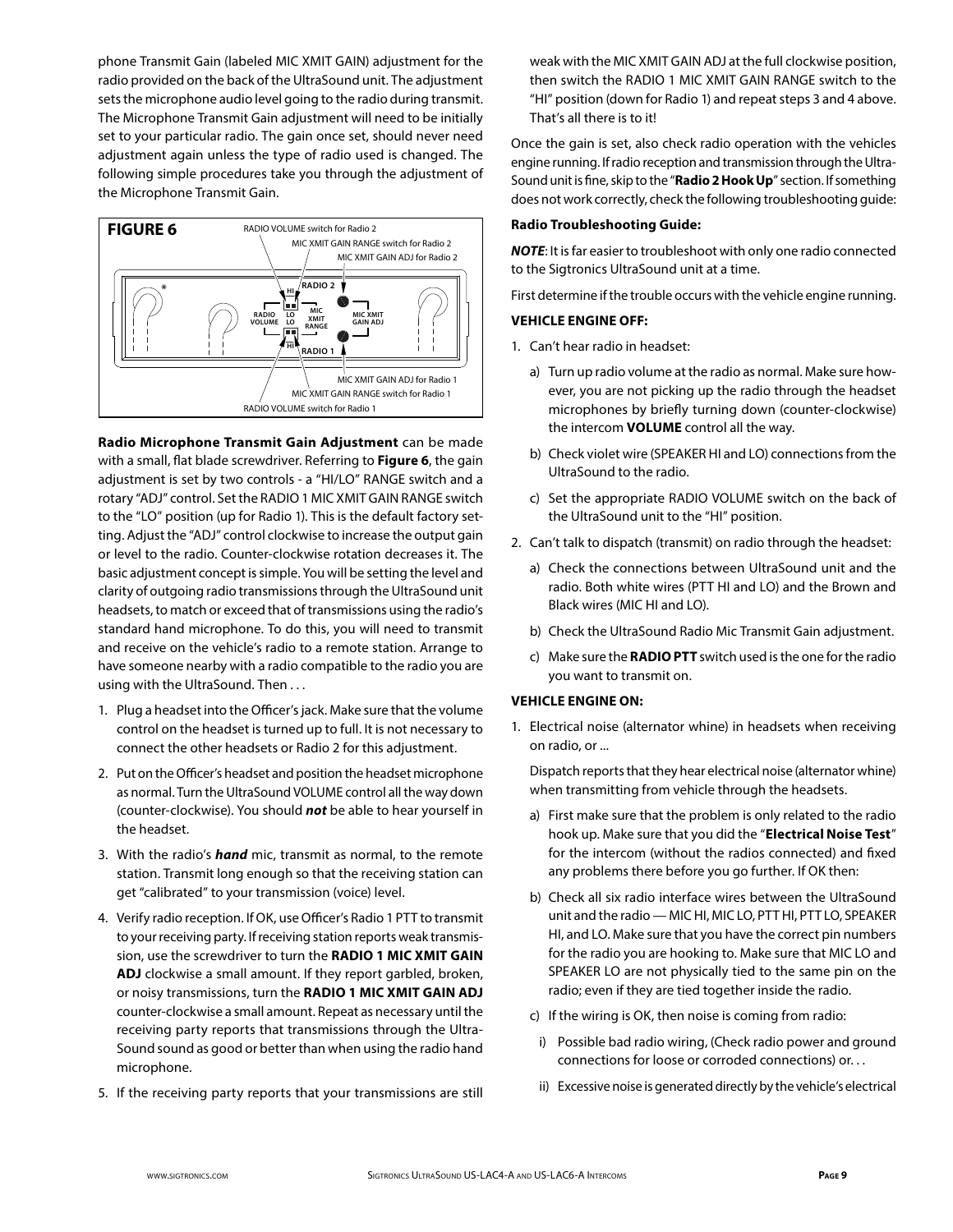/ charging system - most commonly known as alternator whine. This is only present when the vehicle's engine is running and recognized by the fact that the pitch or frequency of the whine changes directly with the change in engine rpm.

 The preferred way to solve this type of problem is to have the vehicle's electrical / charging system serviced. The most common cause of this type of noise is bad diodes in the vehicles alternator. Other possible causes are: Bad vehicle voltage regulator; Bad alternator or battery cable connections; Missing or bad engine or alternator grounding straps.

 If servicing the vehicle's charging system is impractical, installing a good alternator whine power line filter in-line with the radio power wire(s) will usually accomplish the same thing. All radio power wires will have to be filtered. Some radios have more than one wire that hooks to vehicle power. Contact the radio manufacturer for a recommendation on the best filter for the particular radio. *NOTE*: This solution should not be considered a permanent fix. Vehicle charging system problems of this type will eventually cause other equipment failure as well as shorten the life of the vehicle's batteries.

- 2. Dispatch says too much background noise or unclear or weak transmissions.
	- a) Check to see if a radio hand mic on the vehicle is also active or "live" when transmitting through the UltraSound unit. Check this while *not* wearing a headset and by talking directly into the radio hand mic and pressing either UltraSound PTT switches. Do not press the PTT button on the hand mic itself. If dispatch can hear you loud and clear, then the background noise pick up is coming from this active hand mic. If you have this type of hand mic, then it is best to contact the radio manufacturer for instructions on a possible microphone modification to fix the problem. Some radio manufacturers can supply a compatible microphone that does not have this problem.
	- b) Adjust the UltraSound Radio Mic Transmit Gain controls. If the mic level is set too low, you will get reports of weak transmissions. If the mic level is too high, you will get reports of noisy or garbled transmissions. See "**Radio Mic Transmit Gain Adjustment**".

# **Radio 2 Hook Up:**

Plug in J3 of the Radio 2 Interface Cable into P3 of the UltraSound unit. Using the radio manual and **Figure 5**, connect the six wires to the appropriate connections on the vehicle's radio. Once that is done you will need to set the RADIO 2 VOLUME switch on the back of the UltraSound unit. See **Figure 6**. For most applications use the default setting of "LO" (down - which is the reverse of the Radio 1 switch). If the vehicles radio volume has to be turned up too high to hear it in the headsets, set this switch to the "HI" position.

Next, set the Radio 2 Microphone Transmit Gain. The **Radio 2 Microphone Transmit Gain Adjustments** are the top set of the two located on the back of the UltraSound unit. The adjustment procedure is very similar to that of the Radio 1 Mic Transmit Gain adjustment. First set the RADIO 2 MIC XMIT GAIN RANGE switch

to the "LO" position (default setting). *NOTE*: the HI and LO switch positions for Radio 2 are upside-down from that of Radio 1. Arrange to have someone nearby with a radio compatible with your Radio 2. Then, proceed as follows:

- 1. Again, plug in a headset into Officer's jack. Make sure that the volume control on the headset is turned up to full. (Radio 1 and the other headsets are not needed for this adjustment).
- 2. Put on the Officer's headset and position the headset microphone as normal. Turn the UltraSound VOLUME control all the way down (counter-clockwise). You should *not* be able to hear yourself in the headset.
- 3. With the radio's *hand* mic, transmit as normal, to the remote station. Transmit long enough so that the receiving station can get "calibrated" to your transmission (voice) level.
- 4. Verify Radio 2 reception. If OK, use Officer's Radio 2 PTT to transmit to your receiving party. If receiving station reports weak transmission, use the screwdriver to turn the **RADIO 2 MIC XMIT GAIN ADJ** clockwise a small amount. If they report garbled, broken, or noisy transmissions, turn the **RADIO 2 MIC XMIT GAIN ADJ** counter-clockwise a small amount. Repeat as necessary until the receiving party reports that transmissions through the UltraSound sound as good or better then when using the radio hand microphone.
- 5. If the receiving party reports that your transmissions are still weak with the MIC XMIT GAIN ADJ at the full clockwise position, then switch the RADIO 2 MIC XMIT GAIN RANGE switch to the "HI" position and repeat steps 3 and 4 above.

If Radio 2 does not operate as it should, use the "**Radio Troubleshooting Guide**" to find and fix the problem. This completes the UltraSound installation.



# **HEADSET HOOK INSTRUCTIONS**

The enclosed headset hooks are provided at no additional charge to allow for a convenient way to store the headset. These strong and durable hooks may be mounted in any location. Two mounting methods seem to be preferred:

1. Top Mounting (**Figure 7-a**). The hooks may be mounted from the existing headliner screws and hardware, or you may use the enclosed attaching screws. When used with an electric driver these screws are self drilling. For most metals such as aluminum or common steel, they will not require a pilot hole. For some stainless steels however, 1⁄8" pilot holes will need to be drilled. Attach the right angle mounting bracket to the hooks with the machine screws and lock nuts.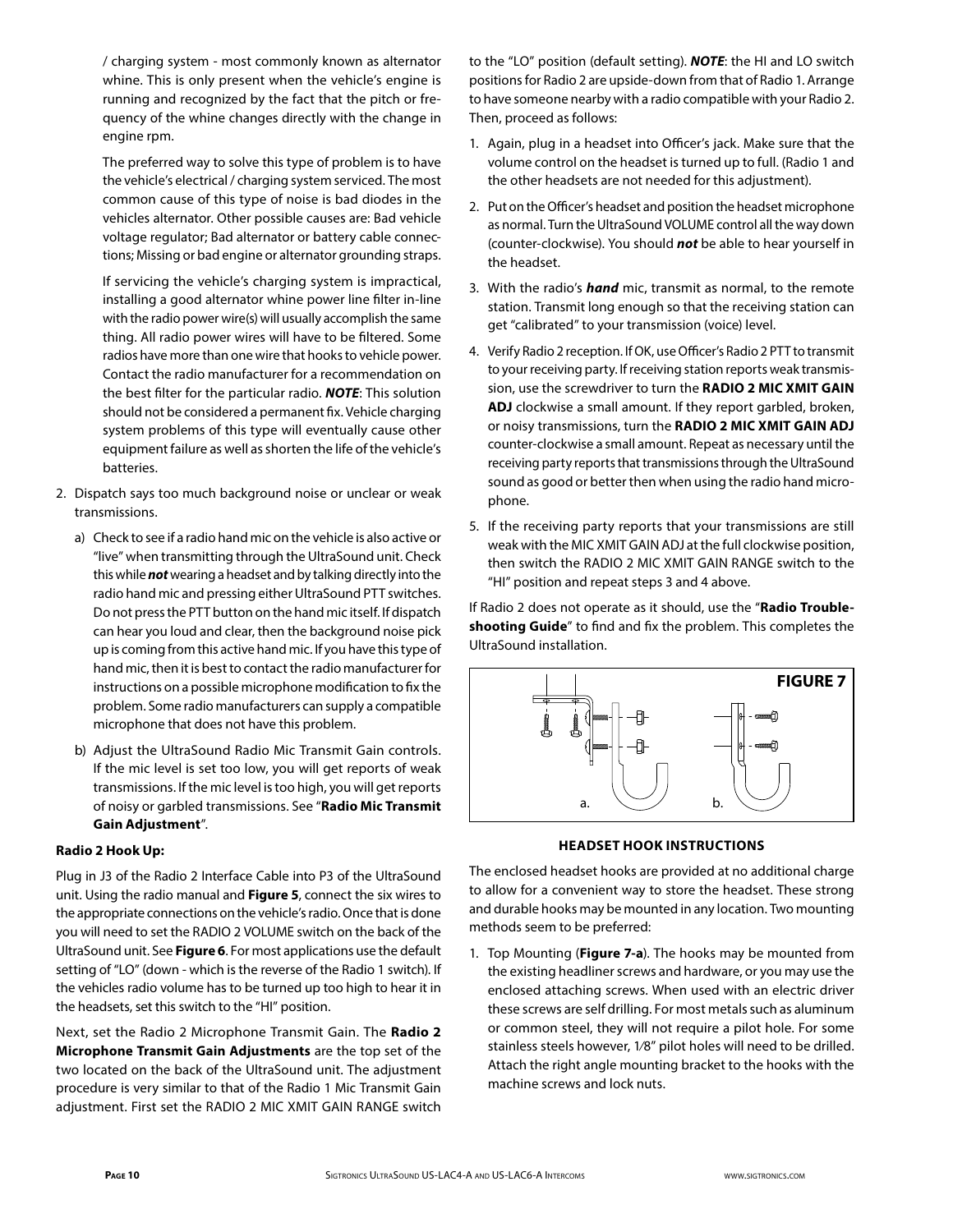2. Side Mounting (**Figure 7-b**). The hooks may be mounted on the side of the cab with the enclosed attaching screws.

**Note:** The right angle mounting bracket may be shortened (one hole removed) by cutting with any standard hack saw.

This completes the UltraSound installation.

#### **SYSTEM OPERATION**

The following describes how to use the UltraSound System as well as adjust the UltraSound controls. It also explains exactly how the UltraSound unit operates. This will allow you to easily set all unit functions to your specific needs. If you are not familiar with the UltraSound operation, perform the next few steps while the vehicle is *not* in motion.

# **Headsets**

Put on the headset(s) and position the boom mike close to the mouth, as is the practice with a hand-held mike. For best voice clarity, the headset microphone must be positioned to one side of the mouth and *¼ inch from the lips.* Turn the volume control on the headset ear cup to maximum. Turn down for individual hearing needs if necessary only after intercom and radio volumes have been set correctly. (see below)

**Intercom operation and adjustment** can be performed by the following procedure:

- 1. Turn the intercom SQUELCH control to the maximum clockwise position. For best system performance set the intercom VOLUME control as low as possible. On most systems this will be approximately the 10 o'clock position. *NOTE:* the intercom volume control only adjusts the volume of conversation between the headsets inside the vehicle. It *does not* affect the level at which you hear the dispatch radio. See "**Radio Operation**". You should now hear yourself and others on the intercom.
- 2. To adjust the Intercom SQUELCH for voice activated operation (VOX), it is helpful to have some background noise (truck engine or…). Turn intercom SQUELCH control all the way counter-clockwise. Now, without speaking, rotate the SQUELCH control clockwise until you hear the background noise in your headset. Next, rotate it counter-clockwise in small amounts until the background noise disappears. Finally, make small adjustments until your voice triggers the unit at comfortable speaking levels. This procedure is necessary because the squelch is a "Fast-on, Slow-off" system.

 When you speak, your voice will be heard in the headsets but the sound will cut off about a second after you stop speaking. Minor readjustment of the squelch may be necessary if the background noise level changes significantly (engine idling to cruise power with siren on).

# **RADIO OPERATION**

With the UltraSound System, your radios are heard through the headsets as well. Adjust the volume level of the dispatch radios in the headsets with the volume control on the radio as normal. *NOTE* that the radio volume *does not* effect the intercom volume and vise versa.

Transmitting (talking to dispatch) from the selected headset positions is possible on a one-at-a-time basis. For a typical UltraSound installation the Driver, Officer, or for US-LAC6-A Crew #4 positions can transmit at any time simply by pressing the PTT switch for that radio. The other positions cannot transmit on the radios. When one position transmits, several things take place automatically:

- All headset microphones, except for the transmitting position, are active for intercom.
- The selected radio is put into transmit mode.
- The microphone audio (your voice) of the transmitting headset is sent to the selected radio.
- Sidetone is generated and sent to your headphones.\*

\* Sidetone is a portion of the transmitted voice signal sent back into your headset so that you can hear what you are saying while transmitting. The intercom **VOLUME** control adjusts the volume level of the sidetone that you hear in your headset. The other headsets will also hear the transmission sidetone. Of course, when the PTT switch is released, (stop transmitting) all functions return to normal, instantly and automatically.